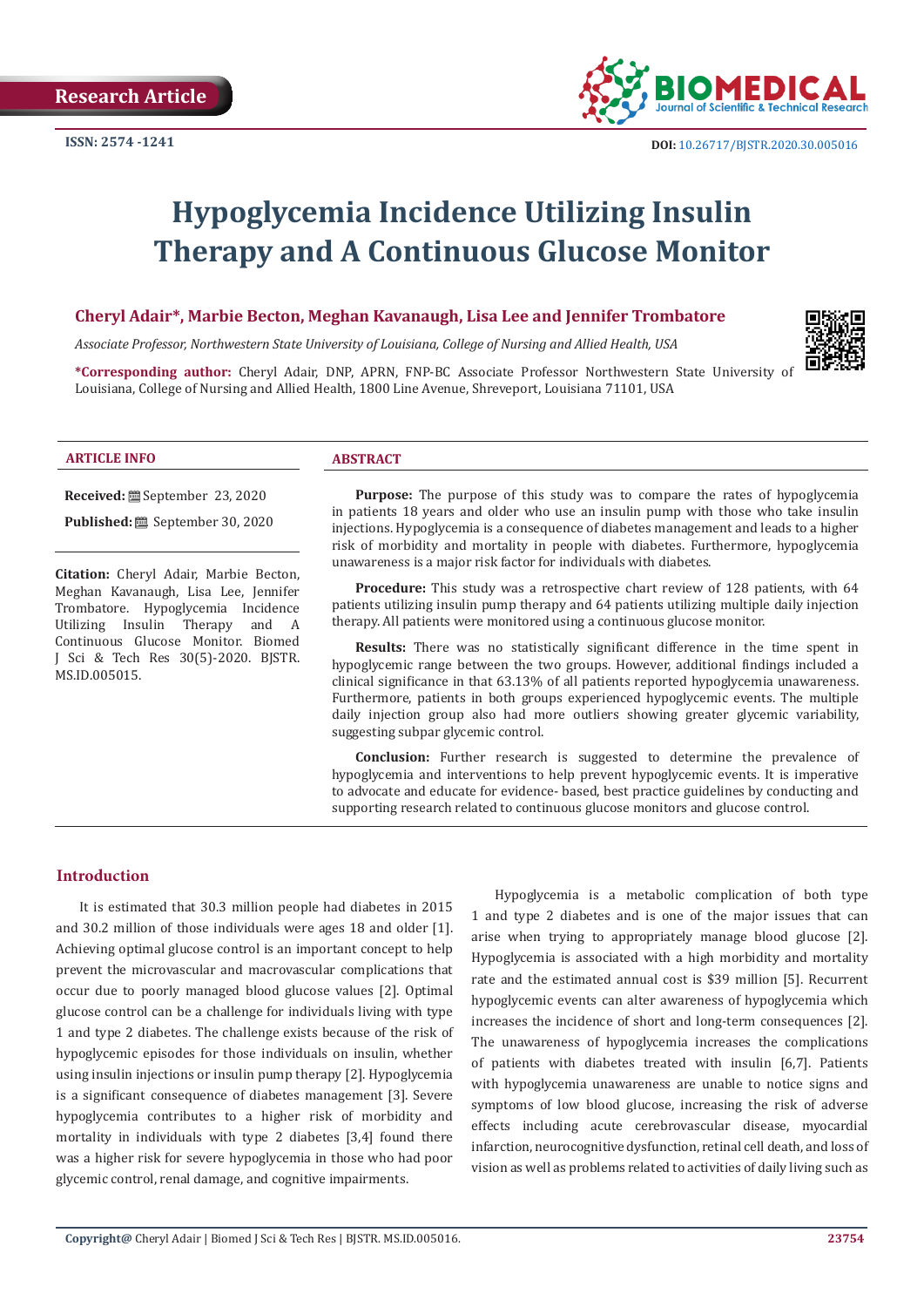sleeping and driving [3]. Continuous glucose monitoring requires a prescription to obtain and is much more expensive than a selfmonitoring blood glucose (SMBG) monitor (National Institute of Diabetes and Digestive and Kidney Diseases [7].

In spite of this, a continuous glucose monitor (CGM) has the potential to be beneficial in reducing the incidence of hypoglycemic occurrences [2]. The CGM displays blood glucose values and trends in real time with alerts to allow the individual to monitor if values are hypoglycemic, normoglycemic or hyperglycemic. Flash glucose monitoring does not provide real-time and continuous data with alerts for hypoglycemic, normoglycemic or hyperglycemic occurrences [2]. Individuals who may benefit from CGM therapy include individuals on intensive insulin therapy, hypoglycemia unawareness, and/or with frequently low or high blood glucose levels [7]. Many of the individuals who currently use CGMs have type 1 diabetes. Research is being conducted on the benefits and effects of CGM use of those with type 2 diabetes [7]. According to one study, the use of a CGM helped to reduce the time individuals spent in hypoglycemia, compared with those using flash glucose monitoring [2]. The benefits of CGM compared to self-monitoring of blood glucose (SMBG) includes better management of glucose levels throughout the day, less incidence of low blood glucose emergencies, and the need for fewer finger sticks via SMBG monitors [7].

## **Purpose and Significance of Research**

A greater understanding of hypoglycemia regarding the use of insulin therapy, whether by pump or injection, is needed to promote a decrease in the incidence of hypoglycemic occurrences, tighter control of consistent blood glucose values, as well as the prevention of severe hyperglycemic occurrences. Continuous glucose monitoring has the potential to aid in prevention of hypoglycemic occurrences and the morbidity, mortality, and secondary complications that occur as a result or in relation to diabetes [8].

## **Design**

 A retrospective chart review was used for this study. The sampling strategy was a convenience sample gathered from patient charts from a diabetes specialty clinic in the Southern United States. Data from individual charts of those who met study criteria was collected and recorded on a study tool created by the researchers and approved by the owner of the clinic. Study inclusion criteria included individuals who were aged 18 or older using either insulin pump or insulin injections. Individuals using oral medications for the treatment of diabetes were also included if they were on insulin injections or insulin pump therapy. Additional inclusion criteria included the use of a CGM for a minimum of two weeks consecutively. Exclusion criteria for the study included individuals younger than 18 years old and/or individuals only using oral

medications for the treatment of diabetes. Other exclusion criteria included those monitoring glucoses through finger stick only or having used a CGM for less than 2 weeks. Prior to data collection, the review board of Northwestern State University approved the pilot study and approval was obtained from the owner and operator of the diabetes clinic. There were no ethical conflicts with this study. Data was collected until there were 64 subjects in each group. The CPT code 95251 was used to determine data eligible to study.

## **Population**

A sample size calculation was performed to identify the needed amount of study data to ensure results were valid. Sample size needed per group was 64 individuals in the group using insulin injections for blood glucose management on the continuous glucose monitor and 64 individuals in the group using an insulin pump for blood glucose management on the continuous glucose monitor. The subject population included 128 subjects' total. Health status, gender and ethnicity of these individuals varied, but all subjects had a diagnosis of type 1 or type 2 diabetes. All individuals were on continuous glucose monitoring and met inclusion criteria discussed. The continuous glucose monitor used by study individuals provided a continuous measurement of the study subjects glucose readings. Individual electronic medical records were pulled by the CPT code 95251 (CGM data interpretation) to ensure no subject was duplicated and all included subjects were using continuous glucose monitoring. There was a modifier in the report to ensure only subjects 18 years of age and older were included.

## **Demographics**

Participants were selected using a convenience sampling method and included all patients who met inclusion criteria. Information was gathered retrospectively, therefore no informed consent was needed. A total of 72.66% of all patients had type 1 diabetes and 27.34% had type 2 diabetes. Race and ethnicity were as follows: 14% were black, 84% Caucasian, and <1% were Hispanic or Asian. Fifty percent of patients utilized insulin pump therapy and 50% utilized MDI therapy for the treatment of diabetes. Of all patients with type 1 diabetes, 63% used an insulin pump and only 14% of patients with type 2 diabetes used an insulin pump. For all patients included in the study, the average age was 49 years old, and the average HbA1c was 7.8%.

## **Data Collection**

The investigators gathered all information obtained from the diabetes clinic. A data collection tally form, created by the investigators, listed all data obtained from the electronic medical record without patient identifiers. The investigators retrospectively tallied the hypoglycemic events recorded in the electronic medical record. Conclusions were made on the data obtained to determine if there was a statistically significant difference in rates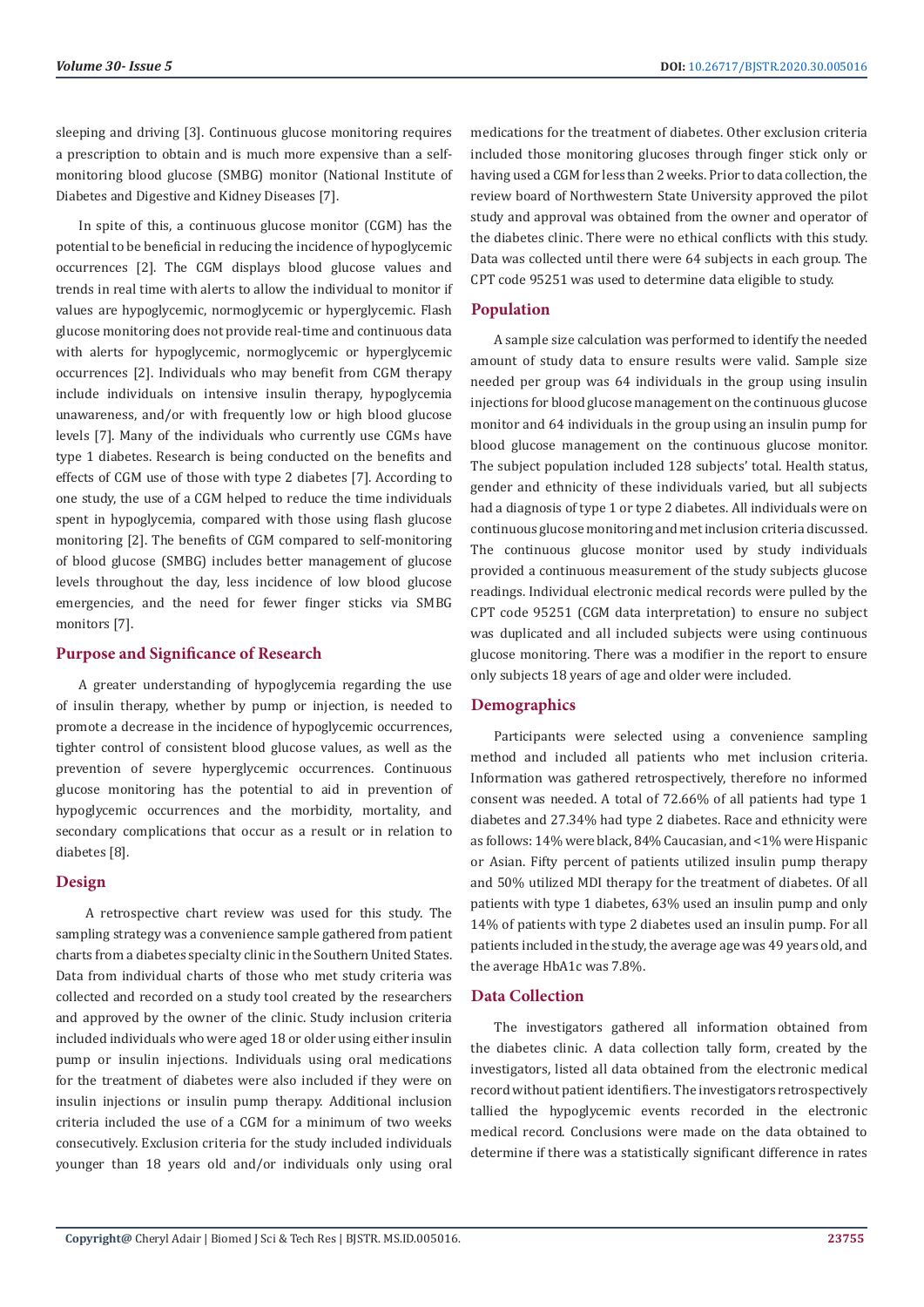of hypoglycemia in individuals with insulin pump therapy versus those on insulin injections. Implications for practice were stated to help assist other medical providers in discussing treatment options with their patients, to potentially utilize the device to help with predicted hypoglycemic events. The study aimed to compare rates of hypoglycemia in patients aged 18 or older who use an insulin pump versus insulin injections, using continuous glucose monitoring, to promote a decrease in morbidity and mortality associated with hypoglycemic events.

#### **Data Analysis**

 The Shapiro-Wilk Test of Normality uses the distribution platform to examine a continuous variable [9,10]. Kruskal-Wallis Test is a non-parametric test used to determine statistically significant differences between two groups [9,10]. The null hypothesis is that data is normally distributed. If the alpha level is 0.05 and the p-value is less than 0.05, the null hypothesis is rejected [9,10]. Therefore, the data is not normally distributed. If the p-value is greater than 0.05, the null hypothesis is accepted [9,10]. The SAS version 9.4 software was used to run statistics with a 0.05 level of significant difference. The following data was collected from the patient charts using the data collection tool developed by the researchers: age, gender, race/ethnicity, diagnosis (type 1 or type 2 diabetes), number of years diagnosed, treatment regimen (insulin pump or MDI), most recent hemoglobin A1c, presence of hypoglycemic unawareness, and percent of time spent in hypoglycemic range. The ages of the patients ranged from 18 to 86 years old. Of all the charts, 51.56% of the patients were male (n=66) and 48.44% were female (n=62). Caucasians made up the largest percent of the patients at 84.38% (n=108), 14.06% were African American (n=18), 0.78% were Hispanic (n=1), and 0.78% were Asian (n=1) (Table 1).

**Table 1:** Demographic Characteristics of Patients.

|        |                     | Frequency    | Percent |
|--------|---------------------|--------------|---------|
| Gender | Male                | 66           | 51.56   |
|        | Female              | 62           | 48.44   |
|        | African<br>American | 18           | 14.06   |
| Race   | 108<br>Caucasian    |              | 84.38   |
|        | Hispanic            | $\mathbf{1}$ | 0.78    |
|        | Asian               | 1            | 0.78    |
|        |                     | Minimum      | Maximum |
| Age    |                     | 18           | 86      |

The charts of 64 patients were in the insulin pump group and the charts of 64 patients were in the MDI group. Of the 128 patient charts, 72.66% of the patients had type 1 diabetes (n=93) and 27.34% of the patients had type 2 diabetes (n=35). Of patients with type 1 diabetes, 36.56% were on MDI therapy for diabetes  $(n=34)$  and 63.44% utilized pump therapy  $(n=59)$ . The majority

of patients with type 2 diabetes were on MDI therapy (85.71%, n=30) and only 14.29% utilized insulin pump therapy (n=5) (Table 2). The presence of hypoglycemia unawareness was a selfreported variable and noted in the EMR. Of all the charts reviewed, 53.13% of all patients reported the presence of hypoglycemia unawareness (n=68). Approximately 46.88% (n=60) denied having hypoglycemia unawareness. For patients who reported hypoglycemia unawareness, 39.71% were on MDI therapy (n=27) and 60.29% were on insulin pump therapy (n=41). The majority of patients in the MDI group (61.67%) denied having hypoglycemia unawareness (n=37) (Table 3). For all patients, the age range was 18 to 86 years of age with a median of 49.97 years old. The average years diagnosed was 20.1 with a range from one to 55 years having diabetes. The average HbA1c for all patients was 7.8% with a range of 4.8% to 13%. The average time spent in hypoglycemic range was 3.67% with a range of 0% to 28% (Table 4).

**Table 2:** Frequency of Diagnosis and Frequency of Diagnosis by Insulin Regimen.

| Frequency<br><b>Row Pct</b> | <b>Treatment Regimen</b> |              |       |  |  |
|-----------------------------|--------------------------|--------------|-------|--|--|
| Diagnosis                   | <b>MDI</b>               | Pump Therapy | Total |  |  |
| Type 1 DM                   | 34                       | 59           | 93    |  |  |
|                             | 36.56                    | 63.445       | 72.66 |  |  |
|                             | 30                       | 5            | 35    |  |  |
| Type 2 DM                   | 85.71                    | 14.29        | 27.34 |  |  |

**Table 3:** Frequency of Hypoglycemia Unawareness by Treatment Regimen.

| Frequency<br><b>Row Pct</b> | <b>Treatment Regimen</b> |              |       |  |
|-----------------------------|--------------------------|--------------|-------|--|
| Hypo<br><b>Unawareness</b>  | MDI                      | Pump Therapy | Total |  |
|                             | 27                       | 41           | 68    |  |
| Yes<br>39.71                | 60.29                    | 53.13        |       |  |
|                             | 37                       | 23           | 60    |  |
| No                          | 61.67                    | 38.33        | 46.88 |  |
| Total                       | 64                       | 64           | 128   |  |

| <b>Table 4:</b> Distribution of Continuous Variables for all Patients. |
|------------------------------------------------------------------------|
|------------------------------------------------------------------------|

| <b>Variables</b>  | Sample<br><b>Size</b> | <b>Mean</b> | <b>Median</b> | <b>SD</b> | Min | Max |
|-------------------|-----------------------|-------------|---------------|-----------|-----|-----|
| Age               | 128                   | 49.97       | 52.5          | 17.8      | 18  | 86  |
| Years Dx          | 128                   | 20.1        | 19            | 10.8      | 1   | 55  |
| HbA1c             | 128                   | 7.8         | 7.6           | 1.6       | 4.8 | 13  |
| % Time in<br>Hypo | 128                   | 3.67        | 2             | 4.8       | 0   | 28  |

Patients who were on MDI therapy ranged from ages 18 to 82 and patients on insulin pump therapy ranged from 18 to 86 years of age. The average age in the MDI group was 53.2 years old. The average age for patients in the pump group was 46.6 years old.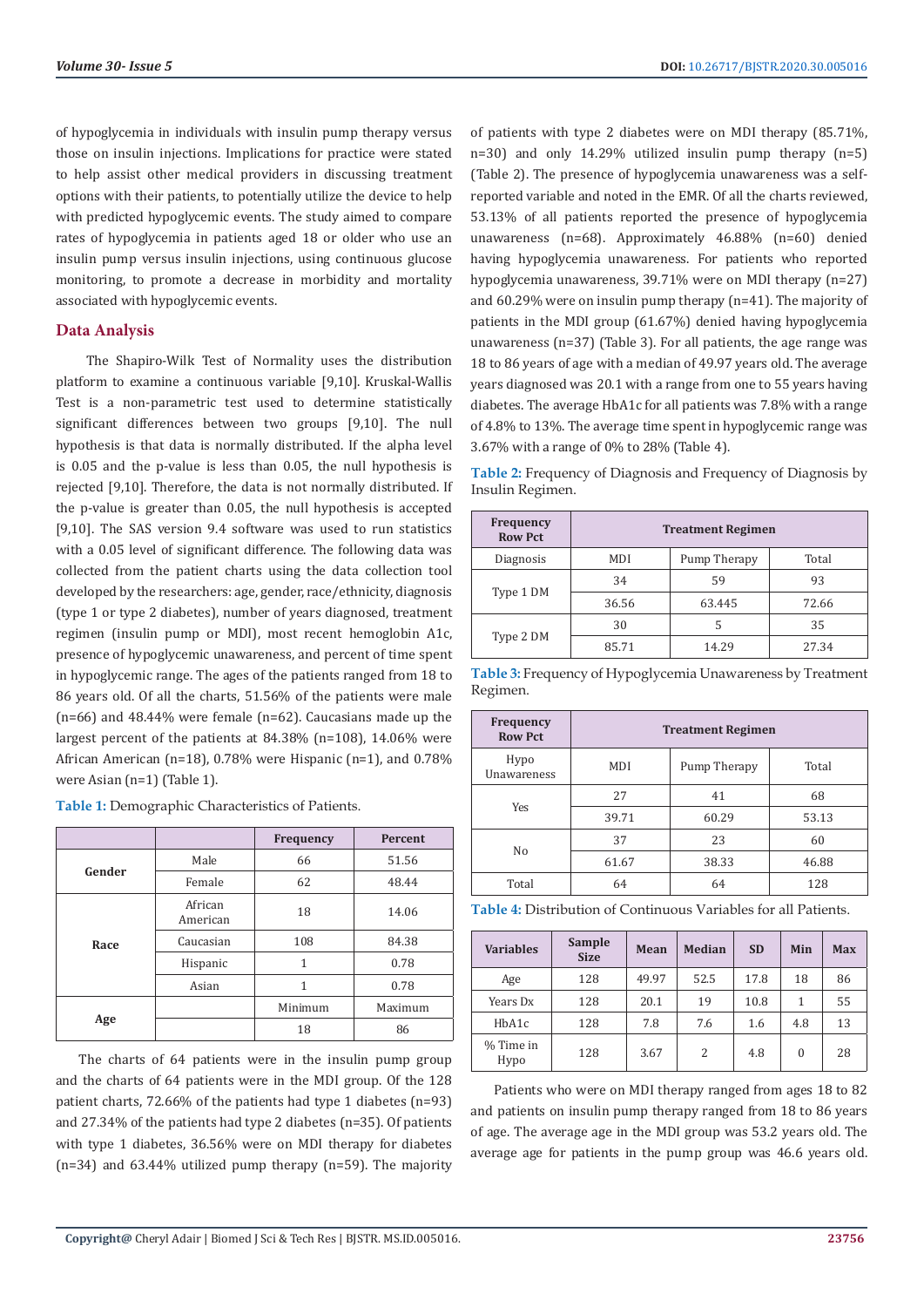The average time of diagnosis with diabetes for patients in the MDI group was 18.5 years with a range from one to 43 years. The average time of diagnosis for the pump group was 21.8 years with a range from 5 to 55 years (Table 5). The average HbA1c for the MDI group was 7.9% with a range of 5.5% to 13%. The average HbA1c for the pump group was 7.7% with a range from 4.8% to 11.7%. The upper quartile (75%) of the HbA1c levels for patients in the MDI group was 8.8%, meaning 25% of patients had HbA1c levels greater than 8.8%. The patients in the pump group had a  $75<sup>th</sup>$  percentile of 8.3%, with this data showing slightly better HbA1c levels. The average percent of time in hypoglycemic range in the MDI group was 3.6% with a range of 0% to 28%.

**Table 5:** Distribution of Continuous Variables for all Patients.

| Variable | Regimen | Sample No. | Mean | <b>Median</b> | <b>SD</b> | Min. | Max. |
|----------|---------|------------|------|---------------|-----------|------|------|
|          | MDI     | 64         | 53.2 | 57            | 17.7      | 18   | 82   |
| Age      | Pump    | 64         | 46.6 | 48            | 17.8      | 18   | 86   |
|          | MDI     | 64         | 18.5 | 18.5          | 9.9       |      | 43   |
| Years Dx | Pump    | 64         | 21.8 | 20            | 11.5      |      | 55   |

 The average percent of time spent in hypoglycemic range for the pump group was 3.7% with a range of 0% to 14%. The MDI group had 25% of patients who spent greater than 4.4% of time in hypoglycemic range. The pump group had 25% of patients who spent more than 6% of time in hypoglycemic range. This data suggests that although the patients in the pump group had a slightly better overall average HbA1c, there was more time spent in hypoglycemic range in the pump group (Table 6). It is also noted

that there were outliers in the groups for HbA1c levels and percent of time spent in hypoglycemic range. The MDI groups displayed a hemoglobin A1c range of 5.5%-13% while the pump therapy group indicated a range of 4.8%-11.7% (Table 6). Chi-square was performed to compare proportions of patients with HbA1c levels under control at less than 7%. A HbA1c goal of less than 7% is based off general guidelines by the American Diabetes Association for adults (American Diabetes Association, 2018a).

**Table 6:** Descriptive Statistics for Percent Time and HbA1c by Treatment Regimen.

| Variable       | Regimen | Sample No. | Mean | <b>SD</b> | Min. | Max.     | $75th$ percentile |
|----------------|---------|------------|------|-----------|------|----------|-------------------|
| HbA1c          | MDI     | 64         | 7.9  | 1.7       | 5.5  | 12<br>⊥ఎ | 8.8               |
|                | Pump    | 64         | 7.7  | 1.4       | 4.8  | 11.7     | 8.3               |
|                | MDI     | 64         | 3.6  | 5.6       |      | 28       | 4.4               |
| % Time in Hypo | Pump    | 64         | 3.7  | 3.9       |      | 14       |                   |

**Table 7:** Chi-Square Test to Compare Proportion of Patients with HbA1c in Control (HbA1c<7%).

| <b>Frequency Row Pct</b> | <b>HbA1c Control</b> |             |       |  |
|--------------------------|----------------------|-------------|-------|--|
| Regimen                  | $< 7\%$              | $>7\%$      | Total |  |
| MDI                      | 21<br>32.81          | 43<br>67.2  | 64    |  |
| Pump Therapy             | 18<br>28.13          | 46<br>71.88 | 64    |  |
| Total                    | 39<br>30.4           | 89<br>69.5  | 128   |  |
| $X2(1) = 0.33$ , p=0.56  |                      |             |       |  |

The patients in the MDI group had 67.2% of patients with an HbA1c level greater than 7%, therefore only 32.81% were at goal of less than 7%. The pump therapy group had 71.88% with a HbA1c level greater than 7% and 28.13% had a HbA1c at goal. Overall, 69.5% of all patients had a HbA1c above target of 7%. This data was not significant (p=0.56) (Table 7). To determine if there was a significant difference in hemoglobin A1c between the two groups, the Kruskall-Wallis Test was performed. There was no significant difference in hemoglobin A1c levels between the two groups (p=0.76) (Table 8). To determine if there was a significant difference

in time spent in hypoglycemic range between the two groups, the Kruskal-Wallis Test was used. There was no significant difference in the time spent in hypoglycemic range (p=0.27). Therefore, the null hypothesis is accepted (Table 9).

**Table 8:** Nonparametric Test for HbA1c.

| <b>Kruskall-Wallis Test</b> |    |         |  |  |
|-----------------------------|----|---------|--|--|
| V2                          | DE | p value |  |  |
| 0.0931                      |    | 0.76    |  |  |

**Table 9:** Nonparametric Test for Percent of Time in Hypoglycemic Range.

| <b>Kruskall-Wallis Test</b> |    |         |  |  |
|-----------------------------|----|---------|--|--|
| $\mathbf{V}^2$              | DЕ | p value |  |  |
| 1.2168                      |    | በ 27    |  |  |

#### **Summary**

Although where was no statistically significant difference in time spent in hypoglycemic ranges between the two groups (p=0.27), the data still provided clinical significance. Researchers found that 53.13% of all patients reported hypoglycemia unawareness, with 60.29% of pump users and 39.71% of those in the MDI group